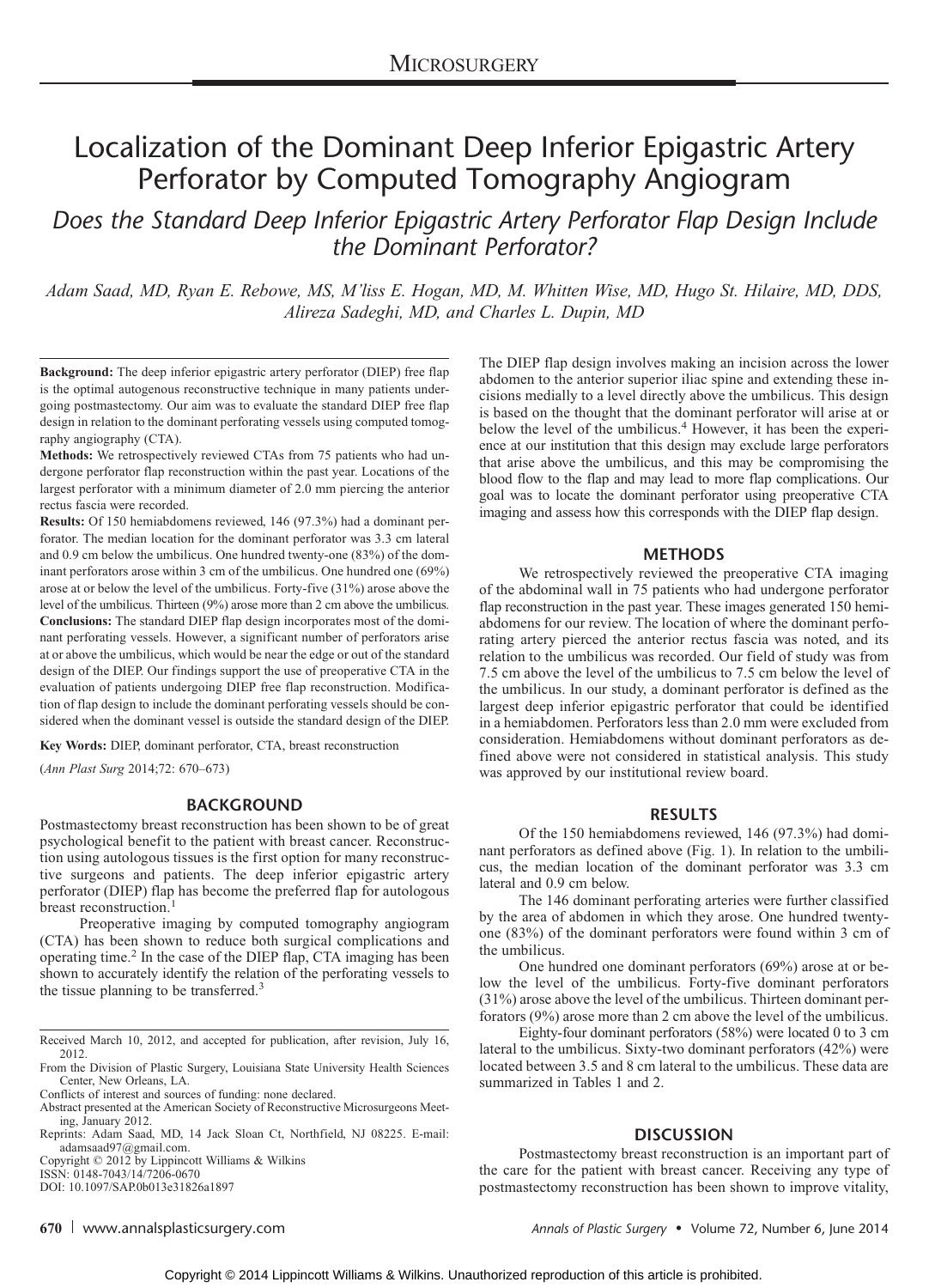

**Dominant Perforator** 

FIGURE 1. Physical location of the dominant perforators. X-axis marks the level of the umbilicus. Y-axis marks the midline. Note that 31% of the dominant perforators are at or above the level of the umbilicus.

general mental health, and emotional and functional well-being.<sup>5</sup> Women who receive postmastectomy reconstruction have shown significant improvement in social roles and comfort in their sexuality.<sup>6</sup> Women who receive immediate reconstruction have also been shown to have better long-term coping responses to the diagnosis of breast cancer.7 However, minimizing the complications of these operations is imperative to patient satisfaction.<sup>8</sup>

Autologous reconstruction has many benefits over tissue expander and implant reconstruction. Implant reconstruction has been shown to have many complications, including implant extrusion and capsular contracture, especially when performed in postmastectomy radiation therapy.<sup>9,10</sup> Overall, women are more pleased with the aesthetic result of autologous reconstruction.11,12 Furthermore, the results of autologous reconstruction generally are stable or improve with time. Patients undergoing implant reconstruction tend to develop problems related to the implants as time goes on after the reconstructive surgery. Those complications include implant failure and capsule contracture.<sup>13</sup>

The DIEP flap is based on the arteries and veins that perforate the rectus abdominis muscle from the deep inferior epigastric artery.<sup>14</sup> The harvest technique involves dissecting perforating arteries through the rectus abdominis muscle while keeping them attached to the overlying skin and fat.<sup>15</sup> The DIEP flap has become the ideal flap for many practitioners and has been shown to have many advantages in free tissue transfer procedures with abdominal donor sites.<sup>1</sup>

|            | TABLE 1. Incidence of Dominant Perforator Location Along |  |  |
|------------|----------------------------------------------------------|--|--|
| the X Axis |                                                          |  |  |

| <b>Location of Dominant Perforator</b><br>$(v-axis)$ | Incidence<br>$(n = 146)$ | Percentage |
|------------------------------------------------------|--------------------------|------------|
| $0-3$ cm lateral to the umbilicus                    | 84                       | 58         |
| $3.1-8$ cm lateral to the umbilicus                  | 62                       | 42         |

The DIEP flap remains a preferred method in breast reconstruction because of its decreased rate of abdominal complications and hospital course compared with other abdominal flaps such as free or pedicled transverse rectus abdominis myocutaneous flap. The DIEP flap has been shown to provide comparable vascular supply as the transverse rectus abdominis myocutaneous flaps without compromising the abdominal wall.<sup>1</sup>

Still, as with any procedure, there are morbidities associated with the DIEP flaps. Abdominal bulge or hernia accounts for only a very small percentage of complications  $(0\% - 0.7\%)$  because the rectus abdominis muscle is left intact. Partial and total flap loss has been noted in a small subset of patients (approximately 3%), whereas another subset of patients (3.8%) experienced venous congestion. Fat necrosis has been the most common complication reported for the DIEP flap  $(12.9\%)$ <sup>16</sup>

Minimizing risk in the DIEP procedure involves maximizing perfusion to the transferred tissue. All known risk factors for complications, such as smoking, hypertension, and postreconstruction radiation reduce the blood flow. Lower values of capillary perfusion using laser Doppler flowmetry and lightguide reflectance spectophotometry have been correlated to increased incidence of venous congestion and fat necrosis.<sup>17</sup> Our question, then, is a simple one:

|                  | <b>TABLE 2.</b> Incidence of the Dominant Perforator Location |
|------------------|---------------------------------------------------------------|
| Along the Y Axis |                                                               |

| Incidence<br>$(n = 146)$ | Percentage |
|--------------------------|------------|
| 45                       | 31         |
| 101                      | 69         |
| 121                      | 83         |
| 13                       | 9          |
|                          |            |

 $\degree$  2012 Lippincott Williams & Wilkins www.annalsplasticsurgery.com  $\degree$  671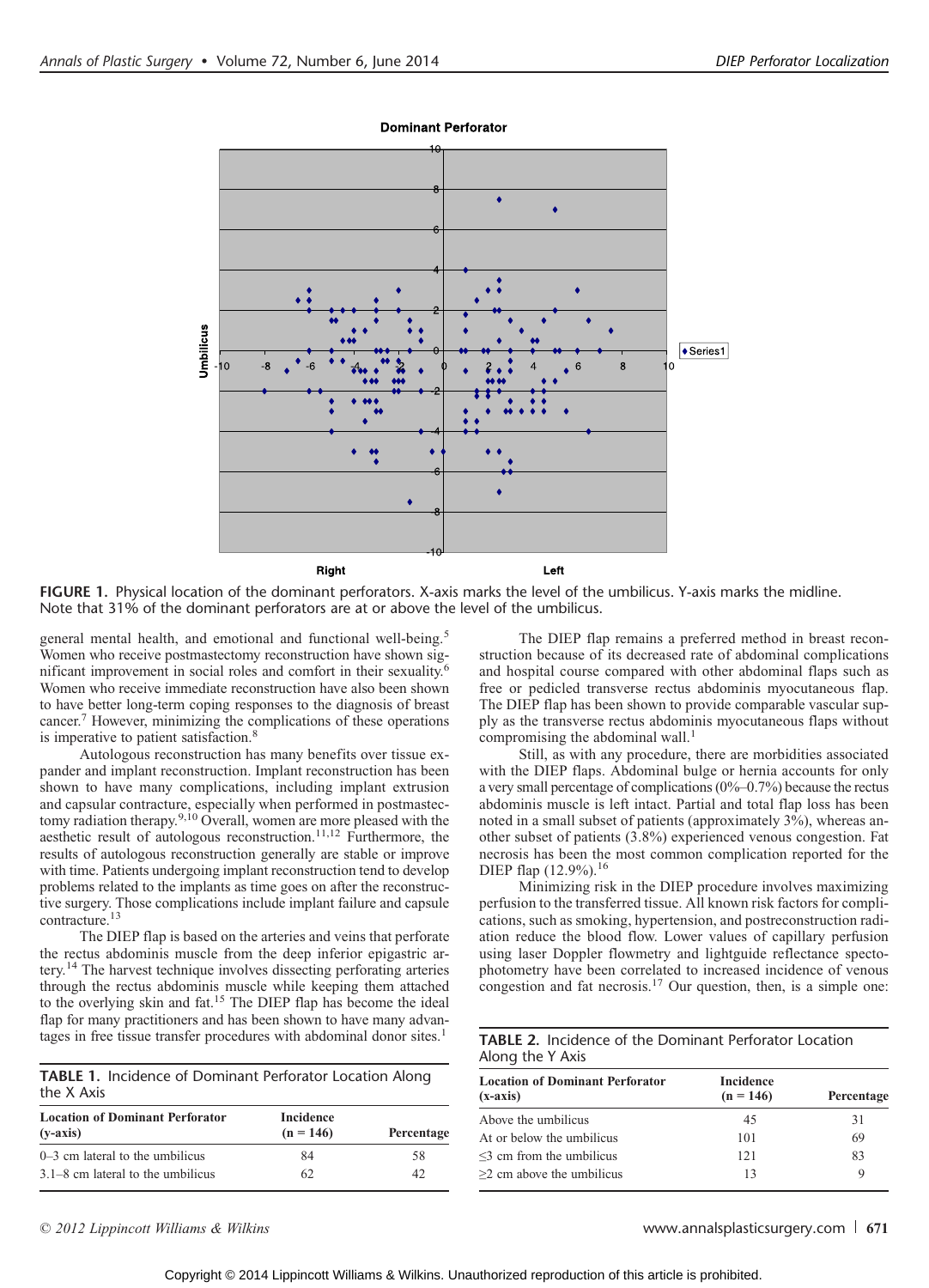

FIGURE 2. The standard DIEP design. The superior border of the flap as at or just above the level of the umbilicus.

does the standard DIEP flap design include a perforator that will provide an adequate blood supply for the most viable flap possible?

It is our practice to get CTAs on all patients who are to undergo DIEP breast reconstruction. Typically, preoperative imaging will show multiple perforators feeding 1 tissue transfer site.<sup>18</sup> However, the goal should be to identify the dominant perforator with the largest caliber. Including the dominant perforator will decrease the resistance to blood flow, provide better vascular supply, and increase chances of flap viability and decrease blood flow related complications.<sup>19</sup>

The current DIEP flap design uses either medial or lateral branches of the deep inferior epigastric artery that penetrate the rectus muscle and its sheath to supply the overlying adipose tissue. An incision is made at or directly above the umbilicus and continues almost to the anterior superior iliac crest. Dual bilateral incisions then follow the inguinal ligament before meeting at the lower abdomen directly above the mons pubis (Fig. 2). This design is based on the assumption that a medial or lateral perforator with sufficient blood flow will lie between the umbilicus and the pubic symphisis.<sup>20</sup>

As previously stated, blood flow through the perforator must be maximized. The first task is to define which characteristics of a vessel will make it optimal for blood flow. Flow can be defined as the change in pressure  $(\Delta P)$  divided by resistance, or

$$
Q = \frac{\Delta P}{R}.
$$

The change in pressure is greatest over the arterioles, whose actions are largely dominated by local controls.<sup>21</sup> Our goal then should be to minimize the resistance across the anastomosis which we control: the perforating vessel. Resistance in a vessel can be defined as follows:

$$
R\,=\,\frac{\eta L}{r^4},
$$

where  $\eta$  symbolizes the viscosity of the liquid in question,  $L$  is the length of the vessel, and  $r$  is the radius. Taken together, flow and resistance can be related in Poiseuille law:

$$
\Delta P = \frac{8\eta LQ}{\pi r^4}.
$$

It follows from Poiseuille law that the best way to minimize resistance, and therefore maximize flow, will be to select the perforator

### with the largest diameter, which we have termed to be the dominant perforator. $2\overline{2}$ ,  $23$

From the experience at our institution, we deemed the minimum diameter to be termed a ''dominant perforator'' was 2.0 mm. Below that, the labor involved in isolating the vessel combined with increased vessel resistance makes the vessel a poor choice for use in the DIEP flap. Our results show that 97.3% of hemiabdomens will contain a dominant perforator, making the DIEP flap useful in the most of breast reconstructive candidates.

By placing this dominant perforating artery centrally, the flap will provide the best vascular supply and a viable flap after operation. The area around the vascular pedicle of the flap has been shown to be better perfused than the peripheral areas.<sup>24</sup> The goal of flap design should be to maximize the blood flow to the central portion of the flap through the pedicle to make sure all parts of the flap are properly perfused.<sup>19</sup> To do so, the dominant perforator must be as close to the center of the flap as possible.

The data collected show that 58% of the dominant perforating arteries will supply the relative center of the standard DIEP flap design (within  $0-3$  cm lateral to the umbilicus or medial row). In these patients, the standard flap design will be ideal, and the flap does not need to be adjusted to account for the various perfusion zones. However, perforators that arise on a more lateral aspect of the abdomen will have different perforasomes than those arising on the medial aspect.<sup>25</sup> We found this to be the case in 42% of our patients. In this subset of patients, the flap design may be altered to accommodate a lateral row dominant perforator (from 3.5 to 8 cm lateral to the umbilicus) that will have different perfusion zones. However, if bilateral flaps are being used, flap design alteration based on medial or lateral row perforators is not possible.

The final question that remains is whether the dominant perforator will be included in the flap at all. Our study shows that the standard DIEP incision will be sufficient for approximately 69% of patients. However, in approximately one third of patients, the standard incision will place the dominant perforator at the edge of the superior aspect of the flap or outside of the flap completely. If the standard flap design is being used in this patient population, the risk of damaging or excluding the dominant perforator is great. (Fig. 3). Doing so will reduce the chances of flap viability by reducing



FIGURE 3. The standard DIEP design with the locations of the dominant perforators. Note that approximately one third of the perforators are at the edge or outside of the flap design (scale: each hash mark is 2 cm).

#### 672 www.annalsplasticsurgery.com **2012** Lippincott Williams & Wilkins